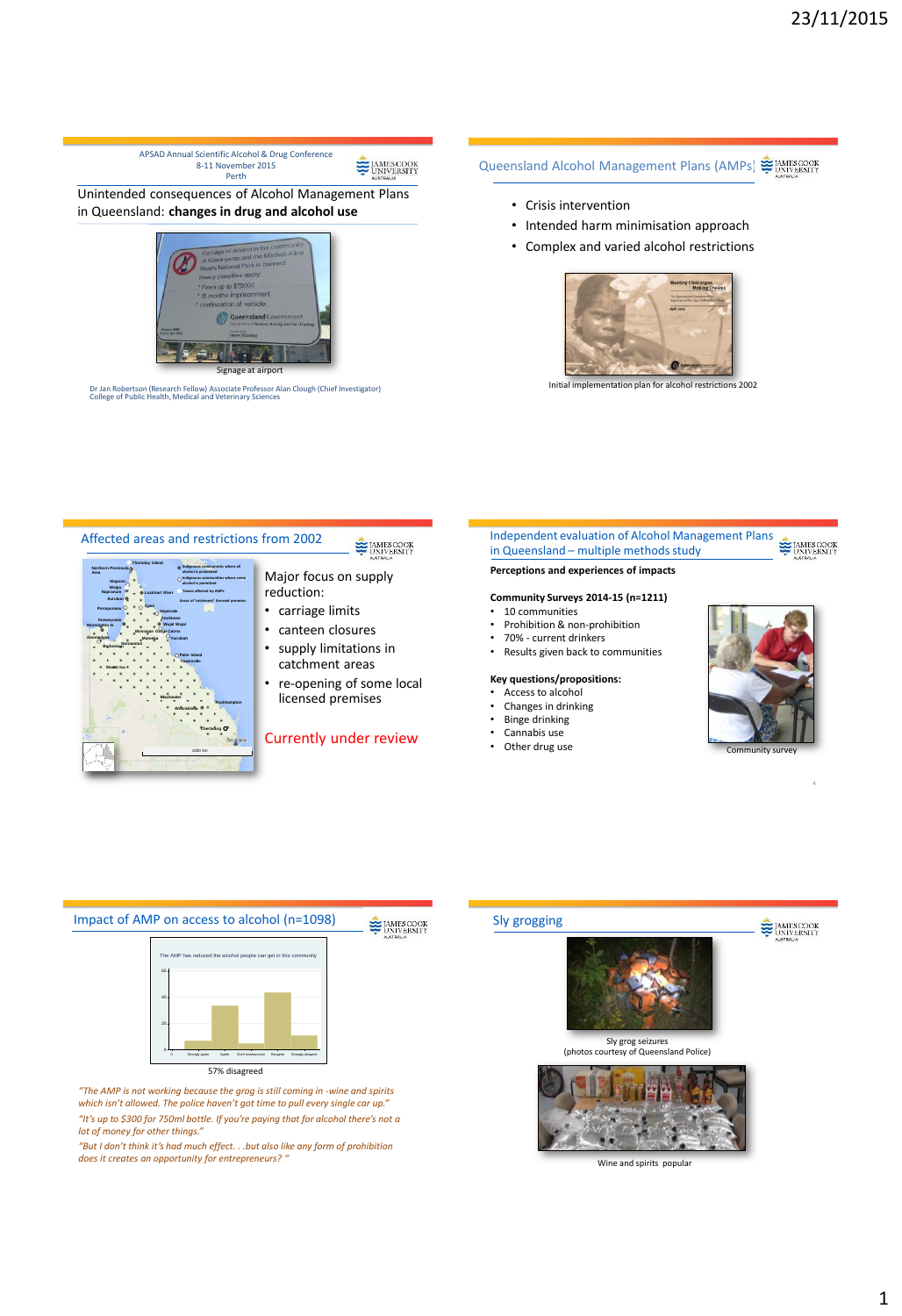#### Impact of AMPs on alcohol consumption (n=1098)



56% disagreed

*"Some people are drinking less due to the amount allowed in the community."* 

*The people drinking at the club are not the problem. It's the drinking outside that is the problem."* 

*"It (AMP) was taking the grog away from the canteen into the houses. So suddenly you are finding your 13s and 14s and 15 year olds heavily intoxicated in the streets."*



*"Grog is the prized possession, you have to get rid of it very quickly so the police don't tip it out and you end up at the courthouse." "It's made them sneakier, forcing people to binge drink rather than drink*  sociably.

*"Binge drinking is terrible in the community. They are also introducing that into children as young as 11, 12, 13."*



*"You will know that the AMP has lead to people substituting (drugs) People who have never had gunja before in in their life, even old people, turned to using gunja. This is the stories that I get from men's groups. Older men and women, 50's 60's."* 



*"There's ice first time. Most people aren't. We need the police worried in here, really cracking down on it."*

*"Soon ice will come and that will mean we are in big trouble."*

*There are other drugs. I don't know what they are taking but they don't get that stupid on marijuana.*

*"That other stuff wouldn't come here. We're strong here…Already decided we don't want that here".* 

### Conclusions regarding perceived impacts

E HAMES COOK

- Sly grogging entrenched and highly problematic
- Limited impact on access and consumption of alcohol
- Increased binge drinking
- Increased cannabis use



Sly Grog Hotline

#### Way forward

### **EMESCOOK**

- Implementation of full complement of supply, harm and demand reduction measures
- Any loosening of restrictions needs to address sly grog • Community efforts to change restrictions and drinking
- behaviours need to be adequately informed and resourced • Improved government and community partnerships
-